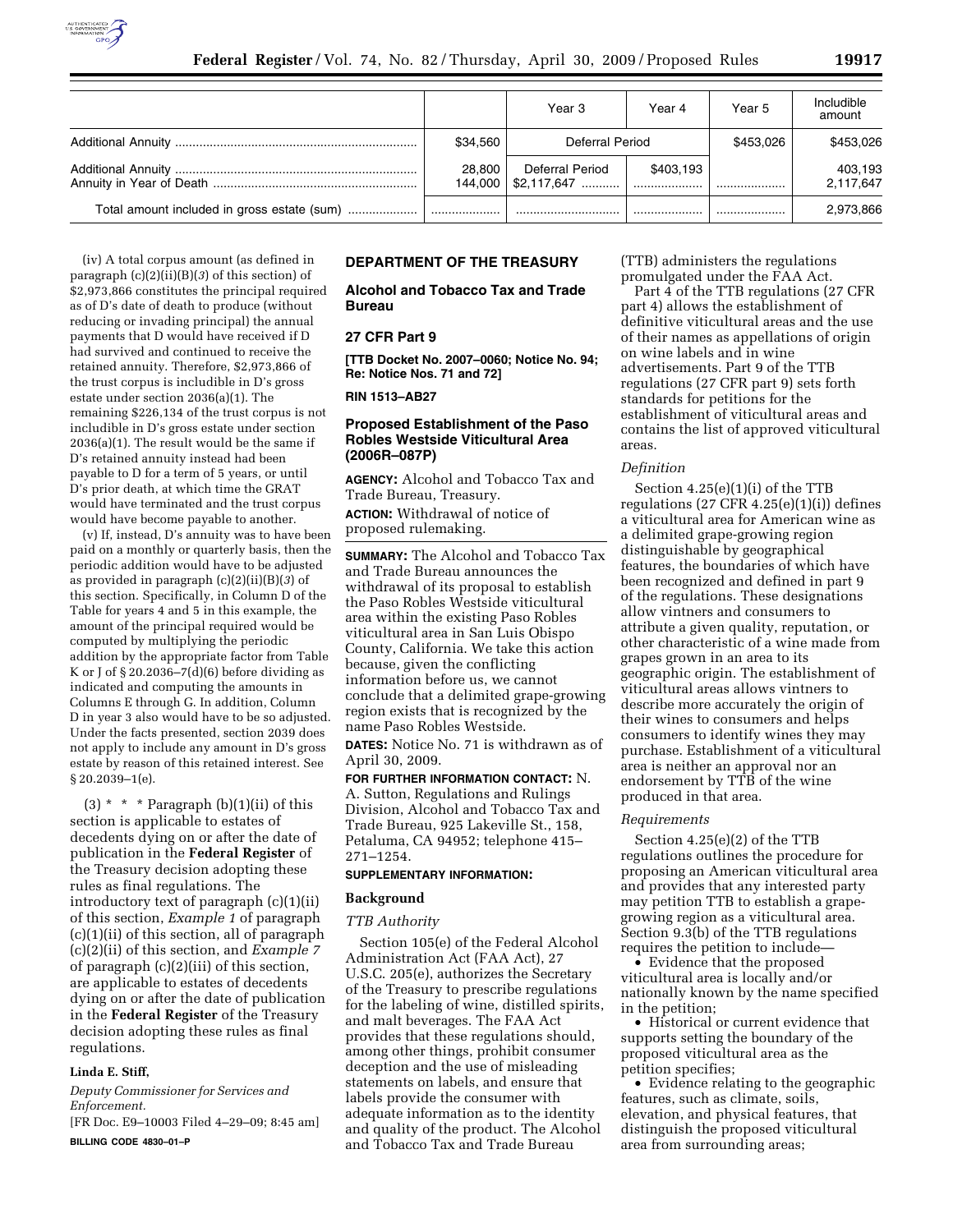• A description of the specific boundary of the proposed viticultural area, based on features found on United States Geological Survey (USGS) maps; and

• A copy of the appropriate USGS map(s) with the proposed viticultural area's boundary prominently marked.

#### **Publication of Notice No. 71**

On January 24, 2007, TTB published Notice No. 71, a notice of proposed rulemaking, in the **Federal Register** (72 FR 3088) regarding the proposed establishment of the ''Paso Robles Westside'' American viticultural area in northern San Luis Obispo County, California. We undertook that action in response to a petition filed on behalf of 21 vintners and grape growers with interests in the proposed viticultural area. As outlined in Notice No. 71, the proposed Paso Robles Westside viticultural area lay west of the Salinas River but entirely within the existing Paso Robles viticultural area (27 CFR 9.84), which in turn is entirely within the existing, multi-county Central Coast viticultural area (27 CFR 9.75).

Comments on the proposed Paso Robles Westside viticultural area were originally due on or before March 26, 2007. However, on March 23, 2007, in response to a request from other Paso Robles wine industry members, we extended the comment period for Notice No. 71 until April 24, 2007 (see Notice No. 72 published in the **Federal Register** at 72 FR 13720 on March 23, 2007).

Shortly before publication of Notice No. 71, TTB received 12 petitions from the Paso Robles AVA Committee (PRAVAC), one of which proposed the expansion of the existing Paso Robles viticultural area and 11 of which proposed the establishment of 11 smaller viticultural areas within the expanded Paso Robles viticultural area.

## **Comments Received in Response to Notice No. 71**

TTB received 220 comments in response to Notice No. 71. Of those, 144 supported the establishment of the proposed Paso Robles Westside viticultural area, 61 opposed it, and, of the remaining 15 commenters, 2 requested an extension of time to comment and 13 provided comments that could not be described as clearly supporting or opposing the proposal. The 144 supporting comments included 19 from grape growers and/or wine producers and 125 from other sources. Of the 61 opposing comments, 43 were from grape growers and/or wine producers, including a single comment from the 59-member PRAVAC. The

remaining 18 opposing comments were from other sources. These comments are posted under Notice No. 71 on the TTB Web site at *http://www.ttb.gov/wine/ wine*\_*rulemaking.shtml.* 

#### *Supporting Comments*

The 19 grape growers and/or wine producers supporting the establishment of the Paso Robles Westside viticultural area agree that the proposed area's topography, climate, and soils are different from the rest of the existing Paso Robles viticultural area and that the area is therefore deserving of separate recognition under the Paso Robles Westside name.

Doug Beckett, the owner of Peachy Canyon Winery and the proposed Paso Robles Westside lead petitioner, submitted two strongly supportive comments (numbered by TTB as comments 55 and 128) for the area's establishment. In comment 55, he largely reiterates the petition's evidence and conclusions. He states, for example, that the soil analysis report included in the petition found that the ''soils contained in the Proposed Paso Robles Westside AVA are unique to the area.'' In comment 128, Mr. Beckett argues that the Paso Robles Westside viticultural area petition does not conflict with the separate PRAVAC effort to expand the existing Paso Robles viticultural area and then sub-divide the resulting larger Paso Robles viticultural area into 11 smaller viticultural areas.

Other Paso Robles grape growers and wine producers agree with Mr. Beckett. For example, Robert Hartenberger of Midnight Cellars (comment 80) and Bob Shore of Arroyo Robles Winery (comment 84) state that the proposed Paso Robles Westside viticultural area's climate, topography, soils, and name recognition contrast with the east side of the existing Paso Robles viticultural area, and the Paso Robles Westside region is therefore deserving of its own viticultural area designation.

In addition, some Paso Robles wine industry members express concern over the misuse of the ''Westside'' name. Noting that his winery uses the ''Westside'' claim on some wines, Erich Russell of Rabbit Ridge Winery (comment 71), states that another winery uses the ''West side'' name on a wine made from non-West side, and even non-Paso Robles, grapes. He states, therefore, that TTB should approve the Westside petition to stop the misuse of the Paso Robles Westside name. Gary Conway of Carmody McKnight Estate Wines (comment 114) notes that the proposed area's establishment would allow those within the area ''to determine their own viticultural

future,'' and that ''if there are some within the area who don't wish to adopt the name, there is such a simple solution for them. Don't use it.''

The 125 other supportive commenters include wine consumers familiar with the Paso Robles viticultural area, as well as wine distributors, retailers, and sales personnel. Some comments largely focus on the distinctive taste of wines produced on the west side of the existing Paso Robles viticultural area, while others note the rolling topography and distinguishable climate and soils to the west of the Salinas River. Some commenters argue that, based on the 100-plus year history of the ''Westside'' name, recognition of the Paso Robles Westside viticultural area is long overdue and that its establishment would enhance the entire Paso Robles region's wine industry. Additional commenters offer support for evidence contained in the Westside petition, including its soil analysis section.

#### *Opposing Comments*

As noted above, TTB received 61 comments opposing the establishment of the Paso Robles Westside viticultural area. Of those, 43 comments were from grape growers and/or wine producers with interests in the existing Paso Robles viticultural area. In general, these 43 commenters note the location of their vineyards and describe significant variations in climate, geology, soil, and topography within the proposed Paso Robles Westside viticultural area. Some of these commenters also describe the viticultural similarities between the west and east sides of the existing Paso Robles viticultural area.

The 43 grape growers and/or wine producer commenters included two persons who withdrew their names from the Paso Robles Westside petition and two persons who were among the original 1982 Paso Robles viticultural area petitioners.

Elizabeth Van Steenwyck of Adelaida Cellars (comment 121) and Justin Baldwin of Justin Vineyards (comment 124) withdrew their names as supporting petitioners for the proposed Paso Robles Westside viticultural area. After indicating her specific reasons for her withdrawal of support for the Westside petition, Ms. Van Steenwyck concludes: ''The establishment of a Paso Robles Westside AVA has little, if any, viticultural relevance, lacks geographic definition, and will not serve the best interests of the entire Paso Robles wine community in the long term.'' Mr. Baldwin states that the PRAVAC proposal ''is more comprehensive and is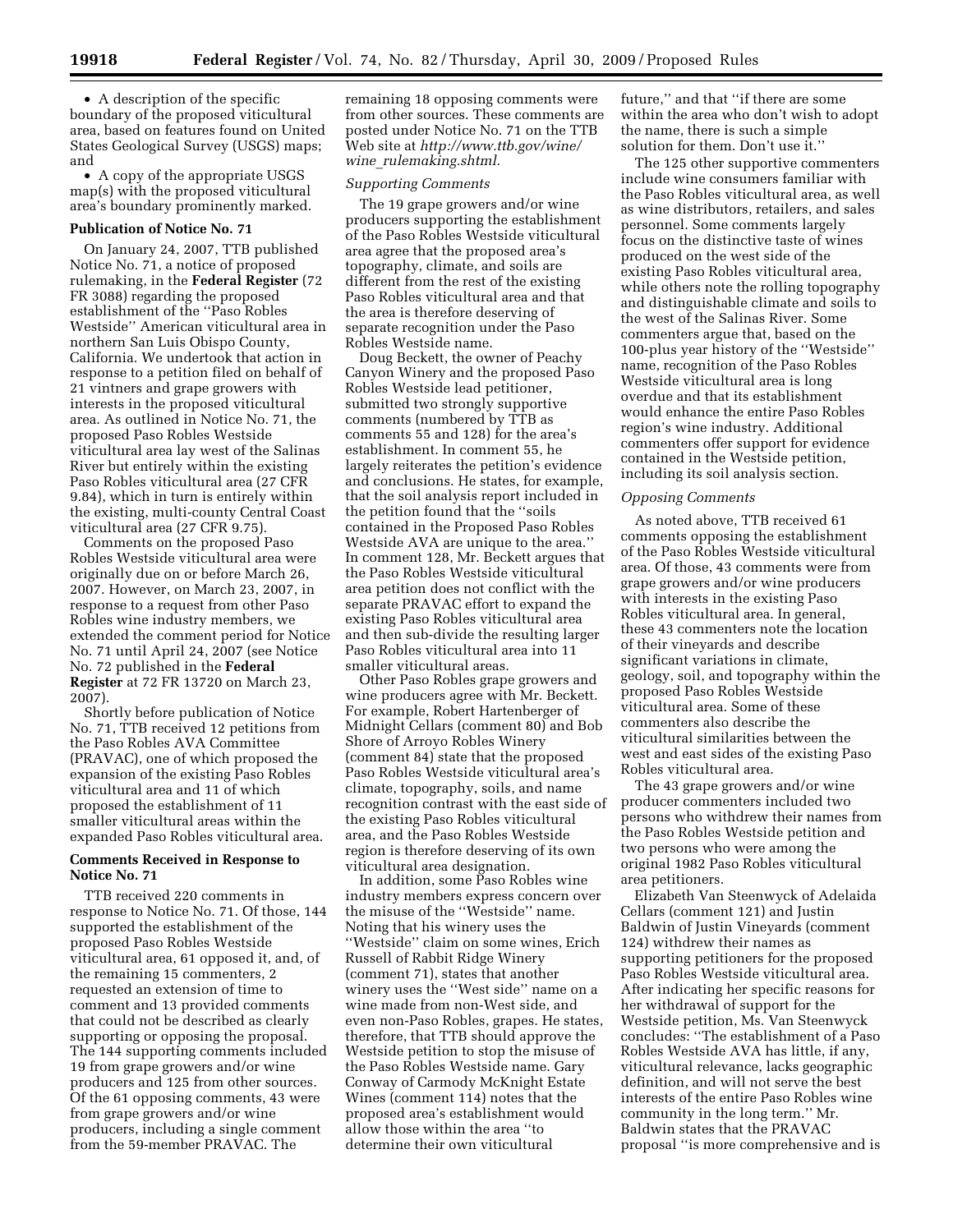based on more sound and substantial scientific, historic, and climatic data.''

Gary Eberle (comment 86) and Herman Schwartz (comment 134), who were original 1982 Paso Robles viticultural area petitioners, also submitted comments opposing Notice No. 71. These commenters note the diversity of the proposed Paso Robles Westside viticultural area's climate and geography and object to the use of the Salinas River as its proposed eastern boundary line. Also, they state that ''Paso Robles Westside,'' as a geographical term, could mislead consumers. Charging that the Paso Robles Westside petition uses ''cherry picked'' data and information, Mr. Eberle states: ''When we created such a large and diverse AVA we knew that down the line there would be a movement to create smaller AVAs within the area \* \* \* based on sound viticultural and scientific information. Unfortunately, an application for the Paso Robles Westside AVA has been filed that is the antithesis of this.'' Concerning geographical diversity, Mr. Schwartz remarked: ''Most experienced wine people in our area are keenly aware of the vast differences in the proposed new Westside appellation that runs the gamut from one of the hottest, flattest and driest areas in the entire North County of San Luis Obispo to one of the more moderate in temperature, slightly rolling hills and the highest rainfall in our county, let alone the varieties of soil types and the quantity and quality of the water.''

While most opposing commenters supported other plans to divide the existing Paso Robles viticultural area into smaller viticultural areas, some did not. For example, Richard Sauret, president of the Independent Grape Growers of the Paso Robles Area, a group of 195 growers, states (comment 213): ''As a native of Paso Robles and a grape grower for 55 years I didn't think I would ever see a political fiasco of this magnitude in Paso Robles.'' Mr. Sauret opposes all efforts to sub-divide the existing Paso Robles viticultural area, including the Paso Robles Westside petition and the petitions submitted by the PRAVAC.

The PRAVAC submitted a lengthy opposing comment (comment 98) on behalf of its 59 grape-grower and winery members. According to PRAVAC, its members farm approximately 1,700 acres and own 15 wineries in the portion of the existing Paso Robles viticultural area that is west of the Salinas River. As noted above, the PRAVAC submitted a petition to TTB to expand the existing Paso Robles viticultural area and 11 petitions to subdivide the area, as expanded, into smaller viticultural areas. The PRAVAC notes that 5 of the 11 proposed smaller viticultural areas lie wholly or partially west of the Salinas River, that is, within the proposed Paso Robles Westside viticultural area. Two of those proposed viticultural areas lie on both the east and west sides of the Salinas River and thus would overlap the proposed Paso Robles Westside viticultural area, and the other three lie wholly within it.

The ''Westside'' name, according to the PRAVAC, is not locally or nationally known to refer to the proposed viticultural area and is confusing, misapplied, and inappropriate in the context of the petition. The ''Westside'' name, the PRAVAC states, refers to a much smaller area, limited to a portion of the City of Paso Robles and the entire Adelaida District, but not extending to the northern or southern limits of the proposed Paso Robles Westside viticultural area boundary line.

The PRAVAC claims that the Paso Robles Westside viticultural area petition lacks adequate scientific support and justification. The PRAVAC notes that its research shows that the climate and geographic features of the proposed Paso Robles Westside viticultural area fail to distinguish it from the Paso Robles area east of the Salinas River. In support of this contention, the PRAVAC comment includes a point-by-point rebuttal of the Paso Robles Westside petition researched and written by Dr. Deborah Elliott-Fisk, an ecology professor at the University of California, Davis. Dr. Elliott-Fisk explains that she conducted recent in-depth scientific research of the Paso Robles viticultural area that contributed to the development of the one expansion petition and the 11 new establishment petitions submitted by the PRAVAC.

Dr. Elliott-Fisk argues that the Salinas River does not divide the existing Paso Robles viticultural area into two distinct east-west regions based on climate, geology, soils, topography, elevation, landforms, or natural vegetation. She states that viticultural conditions within the existing Paso Robles viticultural area change from north to south instead of from east to west. Noting that climates change along gradients in latitude, longitude, maritime and continental position, elevation, orographic position, and other physical parameters, Dr. Elliott-Fisk states that the existing Paso Robles viticultural area ''shows incredible diversity in vineyard geographics and viticultural environments, from an almost desert climate in the north to a maritime climate in the central portion to a cold,

wet mountain climate to the south.'' In addition, she also contends that no soil series found in the proposed Paso Robles Westside viticultural area is unique to that area. Based on her research, Dr. Elliott-Fisk concludes that ''[t]he proposed Paso Robles Westside viticultural area makes no sense from a historical, geographical, or viticultural perspective'' and that ''[t]he flawed and deficient petition does not support the establishment of the proposed Paso Robles Westside AVA.''

The PRAVAC comment thus urges TTB to reject the Paso Robles Westside viticultural area petition. As an alternative, PRAVAC suggests TTB consolidate into one public notice the Paso Robles Westside viticultural area petition with the 12 PRAVAC petitions to expand and sub-divide the existing Paso Robles viticultural area. The commenter also requested a public hearing if TTB decides to proceed with rulemaking for the Paso Robles Westside viticultural area.

Other opposing grape growers and wine producers also comment that the supporting data for the Paso Robles Westside viticultural area petition is, at times, inadequate or wrong. They believe that the scientific data provided in the petition does not support establishment of the Paso Robles Westside viticultural area. They also note that the climate, soils, elevation, natural vegetation, and other geographical features of the proposed Paso Robles Westside viticultural area fail to distinguish it from other parts of the larger Paso Robles viticultural area. Further, some commenters state that the cooling marine influence coming through the Templeton Gap affects certain portions of the proposed viticultural area more than other areas, and that the marine influence significantly affects some portions of the Paso Robles viticultural area east of the Salinas River.

According to comments of some opposing wine industry members, the Salinas River, as the eastern boundary line for the proposed Paso Robles Westside boundary line, is an oversimplification of regional viticultural differences that could have long-range negative implications for other Paso Robles viticultural area petitions. Other commenters claim the ''Westside'' name is ambiguous or vague and could confuse and mislead consumers.

The 18 opposing commenters who are neither grape growers nor wine producers include wine consumers, local residents, and scientists with expertise in climate, soil and geology. Some of these commenters describe the Paso Robles Westside viticultural area